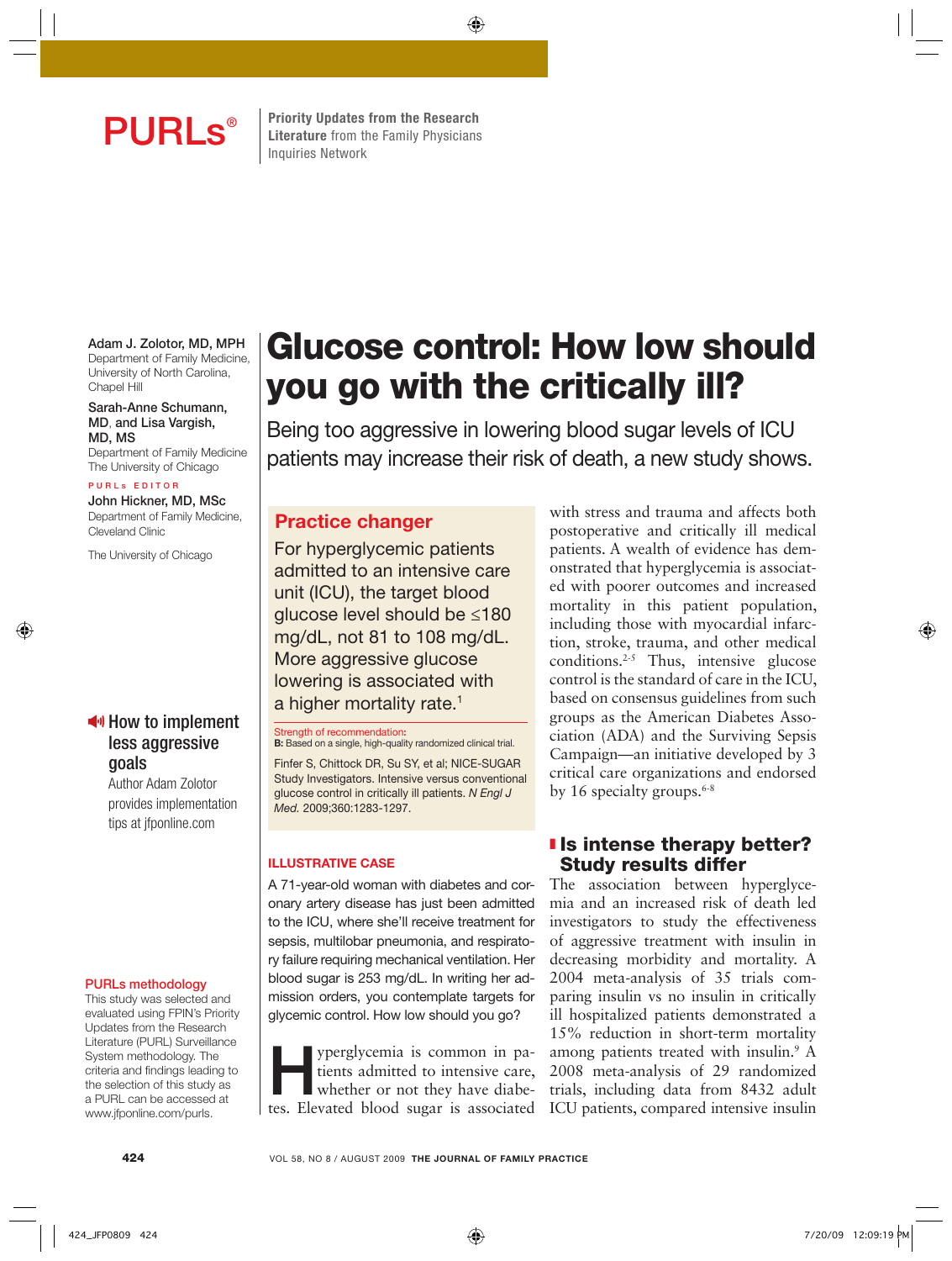therapy with conventional therapy—and found that intensive therapy did not lower hospital mortality rates compared with conventional therapy. In addition, this meta-analysis revealed a marked increase in severe hypoglycemia (blood sugar ≤40 mg/dL) in the intensive therapy group. $10$  (The intensive therapy group included studies with glucose goals of ≤110 mg/dL and <150 mg/dL in about equal numbers; conventional therapy goals were generally between 180 and 200 mg/dL.)

The studies included in both the meta-analyses, however, were mostly small, single-center trials, and of lowto-medium quality. In addition, methods for achieving glycemic control varied. Nonetheless, current consensus guidelines set a goal for glucose levels of 80 to 110 mg/dL for all critically ill hospitalized patients.<sup>6-8</sup> But because of the lack of sufficient high-quality evidence from a single large RCT, Finfer et al conducted the large study described here to clearly establish that intensive glycemic control decreases all-cause mortality. Given their hypothesis, the results were surprising.

# **STUDY SUMMARY**  ❚ **Intensive therapy does**

**more harm than help**

NICE-SUGAR (Normoglycaemia in Intensive Care Evaluation-Survival Using Glucose Algorithm Regulation) was a large-scale, multicenter, multinational trial comparing aggressive blood sugar control (goal 81-108 mg/dL) with conventional therapy (goal ≤180 mg/dL) in 6104 critically ill hospitalized patients with hyperglycemia. Patients were followed for 90 days. The primary end point was death from any cause 90 days after randomization. Secondary outcomes included survival time during the first 90 days, specific cause of death, duration of mechanical ventilation, renal replacement therapy, and length of stays in the ICU and in the hospital. Other outcomes included death from any cause within

28 days, place of death, new organ failure, positive blood culture, blood transfusion, and units of blood transfused.

⊕

The study was conducted in 42 hospitals in Canada, Australia, and New Zealand. Patients had to have an anticipated ICU admission of 3 days or more and randomization had to occur within 24 hours of admission. The study protocol was discontinued when patients began eating or were discharged from the ICU; if they were readmitted to the ICU within 90 days of randomization, the study protocol was resumed.

Treatment assignment was revealed to clinical staff after randomization, and was determined by a specific algorithm (https://studies.thegeorgeinstitute.org/ nice/). Blood sugar levels were managed with insulin infusions.

In the conventional group, insulin was started at 1 unit/h for glucose levels >180 mg/dL, and decreased or stopped when levels were <144 mg/dL, depending on previous glucose value and current rate of drip. In the intensive therapy group, insulin was initiated for lower levels (blood sugar >109 mg/dL) and at a higher rate (2 units/h). The insulin rate was decreased or maintained for glucose levels from 64 to 80 mg/dL, depending on previous glucose value and current rate of drip. Insulin was withheld for blood sugar levels of <64 mg/dL.

**Contrary to the hypothesis, intensive therapy spelled trouble.** Patients with intensive glycemic control had an all-cause mortality rate of 27.5%, compared with a rate of 24.9% for patients in the conventional therapy group (*P*=.04, number needed to harm [NNH]=38). Severe hypoglycemia (glucose ≤40 mg/dL) occurred in 6.8% of those in the intensive therapy group, compared with 0.5% in the conventional therapy group (*P*=.03, NNH=16).

Most of the deaths in both groups occurred in the ICU or in the hospital. Deaths from cardiovascular causes were more common among those in the intensive therapy group. There were no



# **Which of the following best describes your typical approach to glucose control in critically ill patients:**

- ❑ Aggressive
- ❑ Moderate/conventional
- ❑ Depends on patient
- (no standard approach) ❑ None; I rarely care for critically ill patients
- ❑ Other

**Go to www.jfponline.com and take our Instant Poll**

⊕